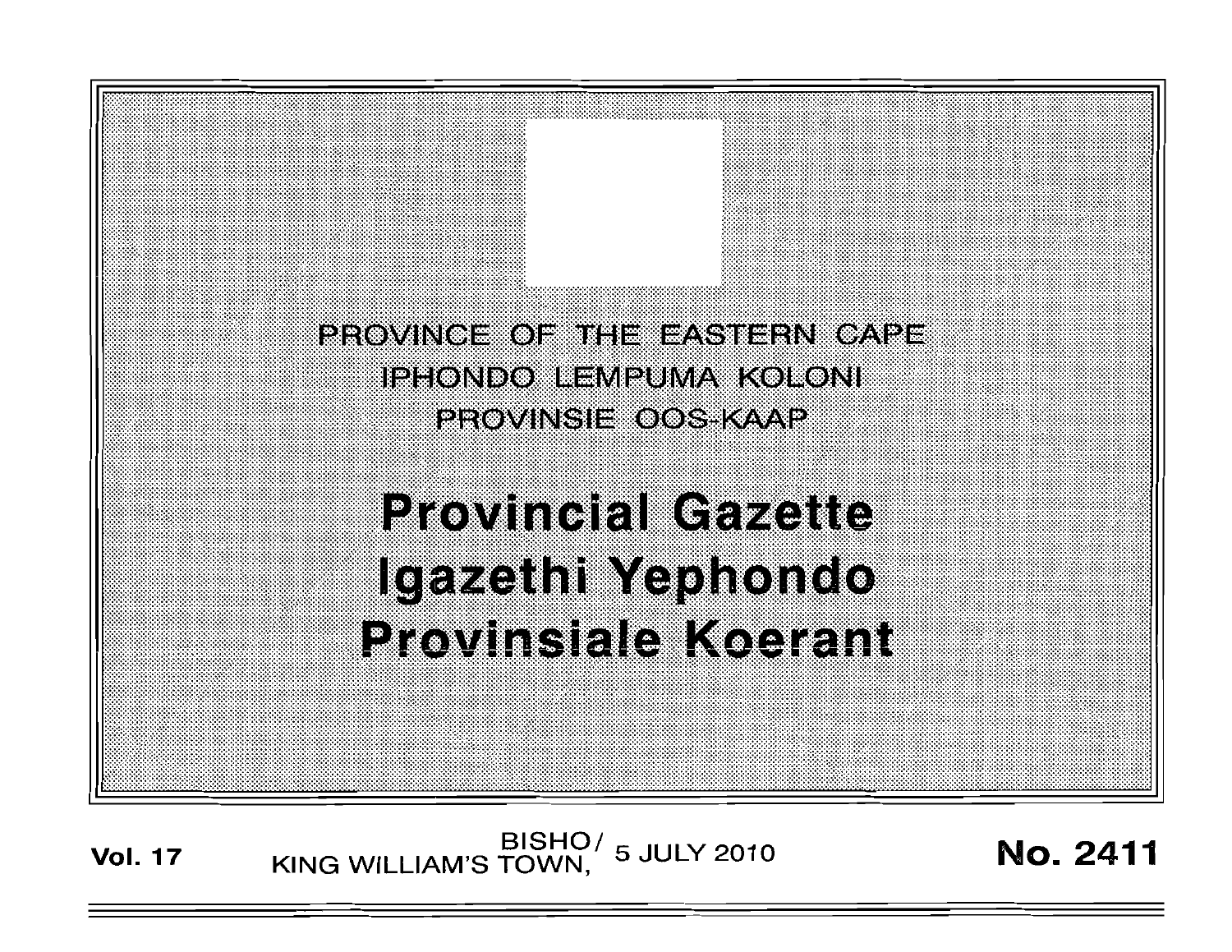#### **IMPORTANT NOTICE**

**The Government Printing Works will not be held responsible for faxed documents not received due to errors on the fax machine or faxes received which are unclear or incomplete. Please be advised that an "OK" slip, received from a fax machine, will not be accepted as proof that documents were received by the GPW for printing. If documents are faxed to the GPW it will be the sender's responsibility to phone and confirm that the documents were received in good order.**

**Furthermore the Government Printing Works will also not be held responsible for cancellations and amendments which have not been done on originai documents received from clients.**

## **CONTENTS • INHOUD**

| No. |                                                                                                                 | Page<br>No. | Gazette<br>No. |
|-----|-----------------------------------------------------------------------------------------------------------------|-------------|----------------|
|     | <b>GENERAL NOTICE</b>                                                                                           |             |                |
|     | 230 Land Use Planning Ordinance (15/1985) and Removal of Restrictions Act (84/1967): Buffalo City Municipality: |             | 2411           |
| 230 | Grondgebruiks Ordonnansie (15/1985) en Wet op Opheffing van Beperkings (84/1967): Buffalostad Munisipaliteit:   |             | 2411           |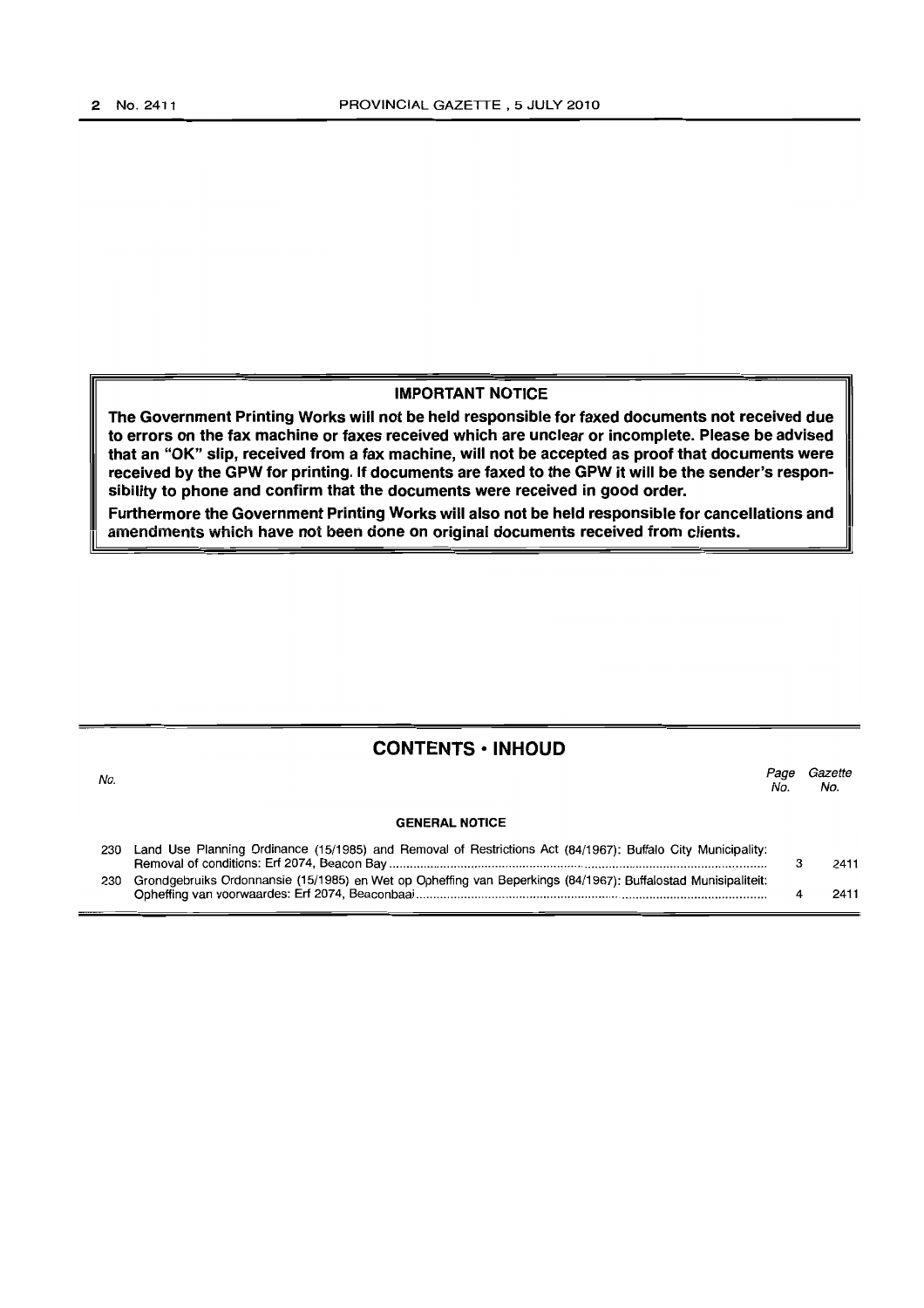# GENERAL NOTICE

#### No. 230

# BUFFALO CITY MUNICIPALITY

## LAND USE PLANNING ORDINANCE NO. 15 OF 1985, SUBDIVISION IN TERMS OF SECTION 24(2)(a). DEPARTURE. REMOVAL OF RESTRICTIONS ACT 84 OF 1967

It is hereby notified in terms of the abovementioned Act/Ordinance that the under mentioned application(s) has been received and is open to inspection at Room 4145, 4th Floor, Department of Housing and Local Government and Traditional Affairs, Eastern Cape, Regional Office, Tyamzashe Building, Civic Square, Bisho and at the Town Planning Enquiry Counter, First Floor, City Engineering Centre, 26 Oxford Street, East London on weekdays from 08:00 to 13:00. Any objections, with full reasons therefore, must be lodged in writing with the Municipal Manager, P.O. Box 134, East London not later than 19 July 2010, quoting the above Act and the objector's erf number.

### Nature of Application

- 1. Removal of title conditions B  $(5)(a)$ , B  $(5)(b)(i)$ , B  $(5)(b)(ii)$ , B  $(5)(c)$ , B  $(5)(d)$ and B (5)(e) applicable to Erf 2074 Beacon Bay (10 Palm Place), in order to remove restrictive condition preventing the subdivision of the property.
- 2. Subdivision of the site into 3 Portions (A, B & C) and a Remainder.
- 3. Departure from the building line requirements

**Applicants** 

MEH Surveys & Maps

DR. L. ZITHA ACTING MUNICIPAL MANAGER (6308)